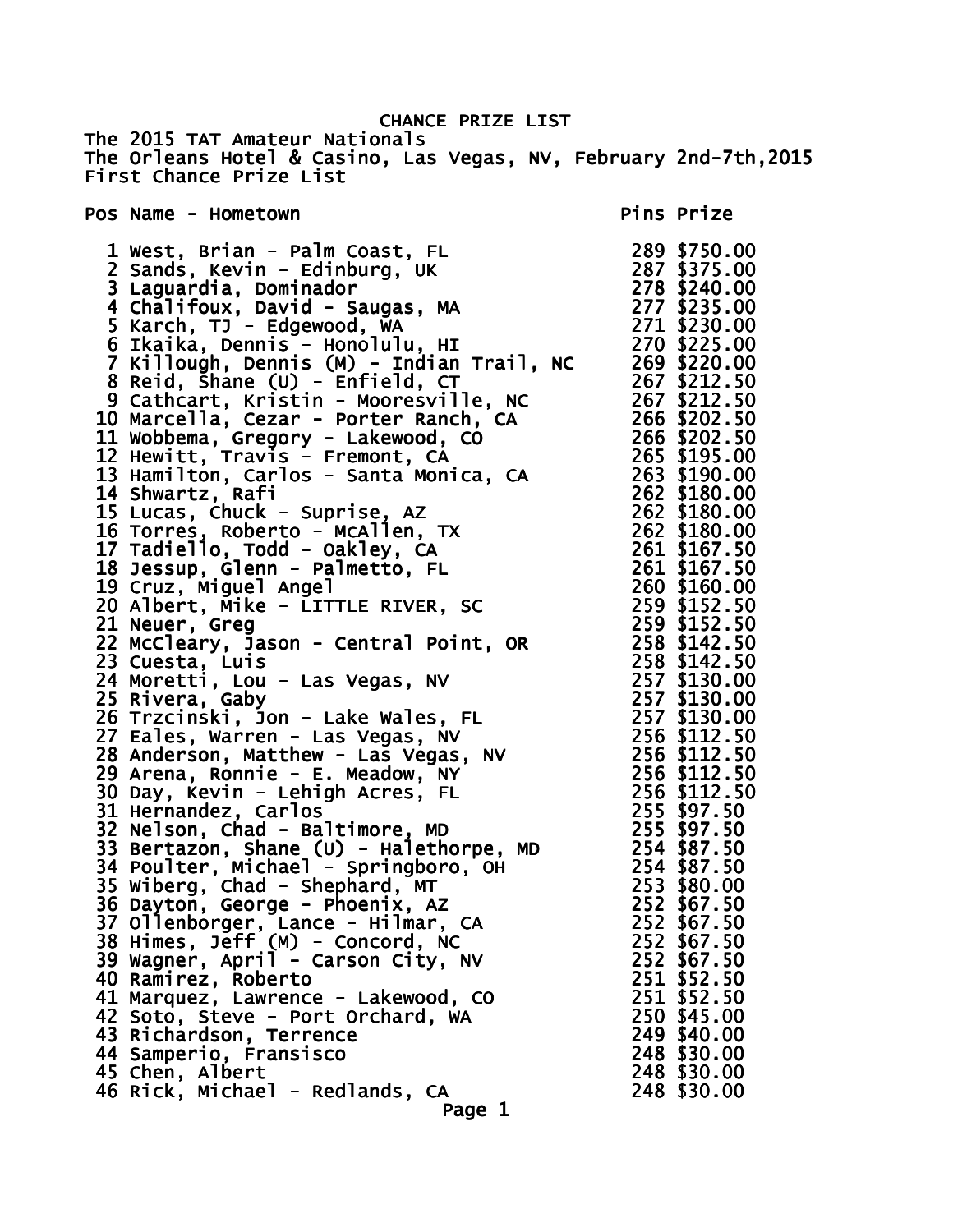CHANCE PRIZE LIST 47 Rogers, Bryson - Durham, NC<br>48 Bravo, Fernando - San Ysidro, CA 247 \$25.00<br>247 \$25.00 48 Bravo, Fernando - San Ysidro, CA 247 \$25.00 49 Hara, Rick 247 \$25.00 50 Parris, Jason 247 \$25.00 51 Wells, Willie - Las Vegas, NV 247 \$25.00(Senior) 52 Taylor, Dylan (U) - Scottsdale, AZ 247 Free Double Tote 53 Hebner, Dean - Vancouver, WA 247 Free Double Tote 54 Gneiting, Josh - Aberdeen, ID 246 Free Double Tote 55 Doody, Vaughn - Las Vegas, NV 246 Free Double Tote 56 Lee, James - Fairfax, VA 246 Free Double Tote 57 Gneiting, Josh - Aberdeen, ID 238 Free Double Tote 58 Medley, Robbie - Billings, MT 235 Free Double Tote 59 Killough, Dennis (M) - Indian Trail, NC 232 Free Double Tote 60 Wolfe, Greg (M) - Benton City, WA 230 Free Double Tote 61 Manzella, Johnny (M) - McCalla, AL 225 Free Triple Tote 62 Patterson, Robbie - Maricopa, AZ 221 Free Double Tote 63 Taylor, Dylan (U) - Scottsdale, AZ 219 Free Triple Tote 64 Corbin, Chris (U) - Louisville, KY 204 Free Sinister 65 Uribe, Antonio 185 Free Triple Tote The 2015 TAT Amateur Nationals The Orleans Hotel & Casino, Las Vegas, NV, February 2nd-7th,2015 Second Chance Prize List Pos Name - Hometown **Pins Prize**  1 West, Brian - Palm Coast, FL 289 \$750.00 2 Sands, Kevin - Edinburg, UK 287 \$375.00 1 West, Brian - Palm Coast, FL<br>
2 Sands, Kevin - Edinburg, UK<br>
3 Laguardia, Dominador<br>
4 Chalifoux, David - Saugas, MA<br>
5 Karch, TJ - Edgewood, WA<br>
277 \$235.00<br>
271 \$230.00<br>
271 \$230.00 4 Chalifoux, David - Saugas, MA 277 \$235.00 5 Karch, TJ - Edgewood, WA 271 \$230.00 6 Ikaika, Dennis - Honolulu, HI 270 \$225.00 7 Killough, Dennis (M) - Indian Trail, NC 269 \$220.00 8 Reid, Shane (U) - Enfield, CT 267 \$212.50 9 Cathcart, Kristin - Mooresville, NC 267 \$212.50 10 Marcella, Cezar - Porter Ranch, CA 266 \$202.50 11 Wobbema, Gregory - Lakewood, CO 266 \$202.50 12 Hewitt, Travis - Fremont, CA 265 \$195.00 13 Hamilton, Carlos - Santa Monica, CA 263 \$190.00 14 Shwartz, Rafi 262 \$180.00 15 Lucas, Chuck - Suprise, AZ 262 \$180.00 16 Torres, Roberto - McAllen, TX 262 \$180.00 17 Tadiello, Todd - Oakley, CA 261 \$167.50 18 Jessup, Glenn - Palmetto, FL 261 \$167.50 19 Cruz, Miguel Angel 260 \$160.00 20 Albert, Mike - LITTLE RIVER, SC 259 \$152.50 21 Neuer, Greg 259 \$152.50 22 McCleary, Jason - Central Point, OR 258 \$142.50 23 Cuesta, Luis 258 \$142.50 24 Moretti, Lou - Las Vegas, NV 257 \$130.00 25 Rivera, Gaby 257 \$130.00 26 Trzcinski, Jon - Lake Wales, FL 257 \$130.00 Page 2